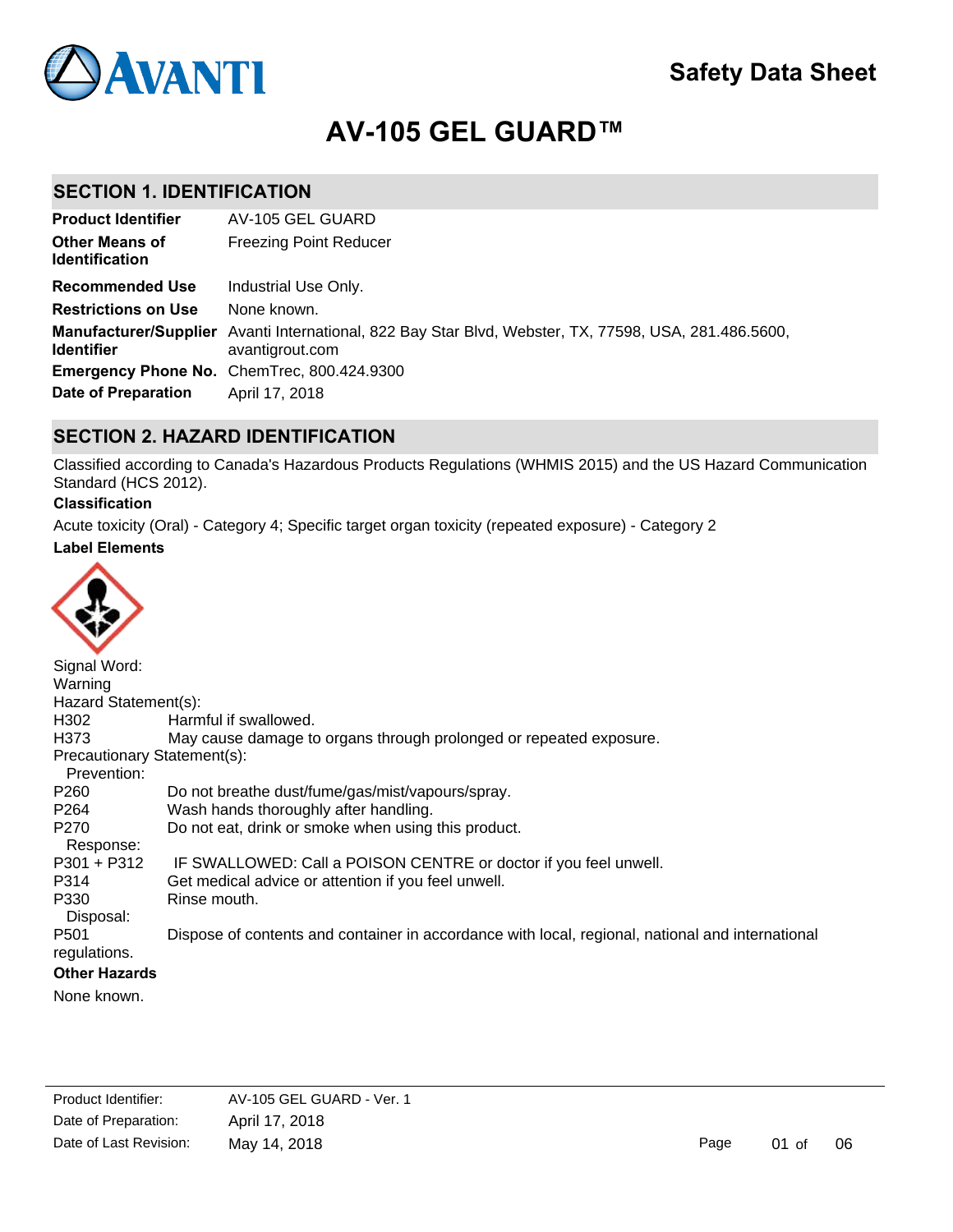## **SECTION 3. COMPOSITION/INFORMATION ON INGREDIENTS**

| <b>Chemical Name</b> | 'CAS No. | $\%$ | <b>Other Identifiers Other Names</b> |  |
|----------------------|----------|------|--------------------------------------|--|
| Ethylene glycol      | 107-21-1 | 100  | EG                                   |  |

## **SECTION 4. FIRST-AID MEASURES**

## **First-aid Measures**

**Inhalation**

Move to fresh air.

### **Skin Contact**

Avoid direct contact. Wear chemical protective clothing if necessary. Wash with plenty of water.

## **Eye Contact**

Avoid direct contact. Wear chemical protective gloves if necessary. Rinse the contaminated eye(s) with lukewarm, gently flowing water for 5 minutes, while holding the eyelid(s) open.

## **Ingestion**

Rinse mouth with water. Get medical advice or attention if you feel unwell. Call a Poison Centre or doctor if you feel unwell.

### **First-aid Comments**

Get medical advice or attention if you feel unwell or are concerned.

## **Most Important Symptoms and Effects, Acute and Delayed**

If swallowed: can harm the kidneys.

### **Immediate Medical Attention and Special Treatment**

**Target Organs**

Kidneys.

**Special Instructions**

Monitor kidney function.

#### **Medical Conditions Aggravated by Exposure**

Kidney conditions.

## **SECTION 5. FIRE-FIGHTING MEASURES**

## **Extinguishing Media**

## **Suitable Extinguishing Media**

Use water to keep non-leaking, fire-exposed containers cool.

## **Unsuitable Extinguishing Media**

None known.

## **Specific Hazards Arising from the Product**

Can ignite if strongly heated.

Very toxic carbon monoxide, carbon dioxide.

## **Special Protective Equipment and Precautions for Fire-fighters**

Fight fire from a safe distance or a protected location. Fire-fighters may enter the area if positive pressure SCBA and full Bunker Gear is worn.

## **SECTION 6. ACCIDENTAL RELEASE MEASURES**

## **Personal Precautions, Protective Equipment, and Emergency Procedures**

Do not touch damaged containers or spilled product unless wearing appropriate protective equipment.

| Product Identifier:    | AV-105 GEL GUARD - Ver. 1 |
|------------------------|---------------------------|
| Date of Preparation:   | April 17, 2018            |
| Date of Last Revision: | May 14, 2018              |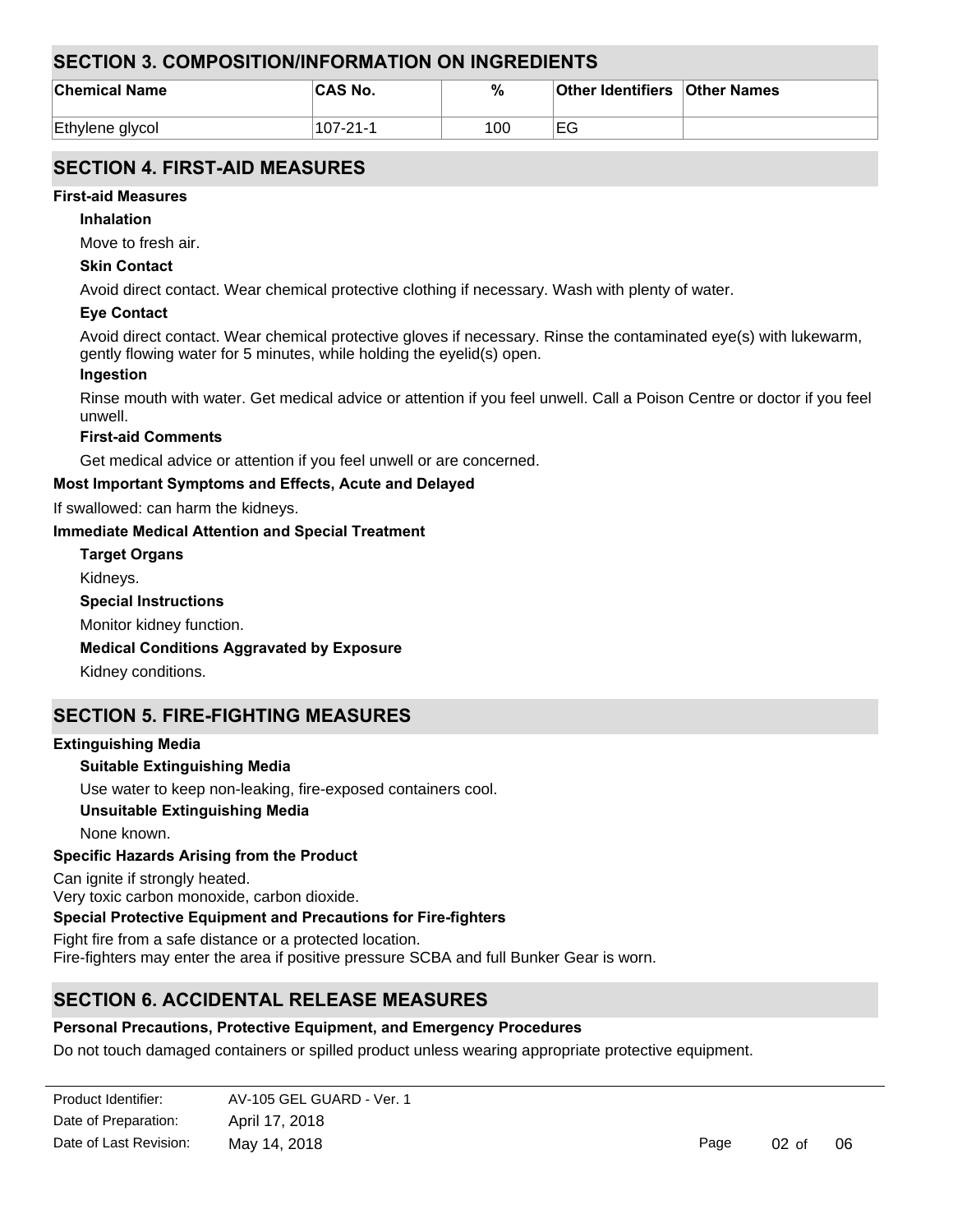## **Environmental Precautions**

It is good practice to prevent releases into the environment. Do not allow into any sewer, on the ground or into any waterway.

## **Methods and Materials for Containment and Cleaning Up**

Small spills or leaks: stop or reduce leak if safe to do so. Contain and soak up spill with absorbent that does not react with spilled product. Place used absorbent into suitable, covered, labelled containers for disposal. Contaminated absorbent poses the same hazard as the spilled product. Large spills or leaks: dike spilled product to prevent runoff. Remove or recover liquid using pumps or vacuum equipment.

## **Other Information**

Contact supplier, local fire and emergency services for help.

## **SECTION 7. HANDLING AND STORAGE**

### **Precautions for Safe Handling**

Do not breathe in this product. Do not get in eyes, on skin or on clothing. Prevent uncontrolled release of product. Avoid release to the environment. General hygiene considerations: do NOT smoke in work areas. Do NOT eat, drink or store food in work areas. Remove contaminated clothing and protective equipment before entering eating areas or leaving work area. Consider using a double locker-shower facility. Keep contaminated clothing in closed containers.

### **Conditions for Safe Storage**

No special requirements for storage area.

## **SECTION 8. EXPOSURE CONTROLS/PERSONAL PROTECTION**

### **Control Parameters**

|                 | <b>ACGIH TLV®</b> |             | <b>OSHA PEL</b> |         | <b>AIHA WEEL</b> |            |
|-----------------|-------------------|-------------|-----------------|---------|------------------|------------|
| ∣Chemical Name  | <b>TWA</b>        | <b>STEL</b> | <b>TWA</b>      | Ceiling | 8-hr TWA         | <b>TWA</b> |
| Ethylene glycol | 25 ppm            | $ 50$ ppm   |                 |         |                  |            |

### **Appropriate Engineering Controls**

In a confined space: the hazard potential of this product is relatively low. General ventilation is usually adequate. For large scale use of this product: use local exhaust ventilation and enclosure, if necessary, to control amount in the air. Provide safety shower in work area, if contact or splash hazard exists.

#### **Individual Protection Measures**

### **Eye/Face Protection**

Not required but it is good practice to wear safety glasses or chemical safety goggles.

#### **Skin Protection**

Wear chemical protective clothing e.g. gloves, aprons, boots.

Suitable materials are: Chemical Resistant Gloves: butyl rubber, natural rubber, neoprene rubber, nitrile rubber, polyvinyl chloride.

## **Respiratory Protection**

Not normally required if product is used as directed.

## **SECTION 9. PHYSICAL AND CHEMICAL PROPERTIES**

| <b>Basic Flivelge and Chemical Flopernes</b> |                    |  |
|----------------------------------------------|--------------------|--|
| Appearance                                   | Clear liquid.      |  |
| $\bigcap$                                    | $\bigcap$ deurless |  |

**Basic Physical and Chemical Properties**

Date of Last Revision: May 14, 2018

| Odour                               |                | Odourless                                         |
|-------------------------------------|----------------|---------------------------------------------------|
| <b>Odour Threshold</b>              |                | Not available                                     |
| рH                                  |                | Not available                                     |
| <b>Melting Point/Freezing Point</b> |                | Not available (melting); 9 °F (-13 °C) (freezing) |
| <b>Initial Boiling Point/Range</b>  |                | 387.7 °F (197.6 °C)                               |
| <b>Flash Point</b>                  |                | 232.0 °F (111.1 °C)                               |
| Product Identifier:                 |                | AV-105 GEL GUARD - Ver. 1                         |
| Date of Preparation:                | April 17, 2018 |                                                   |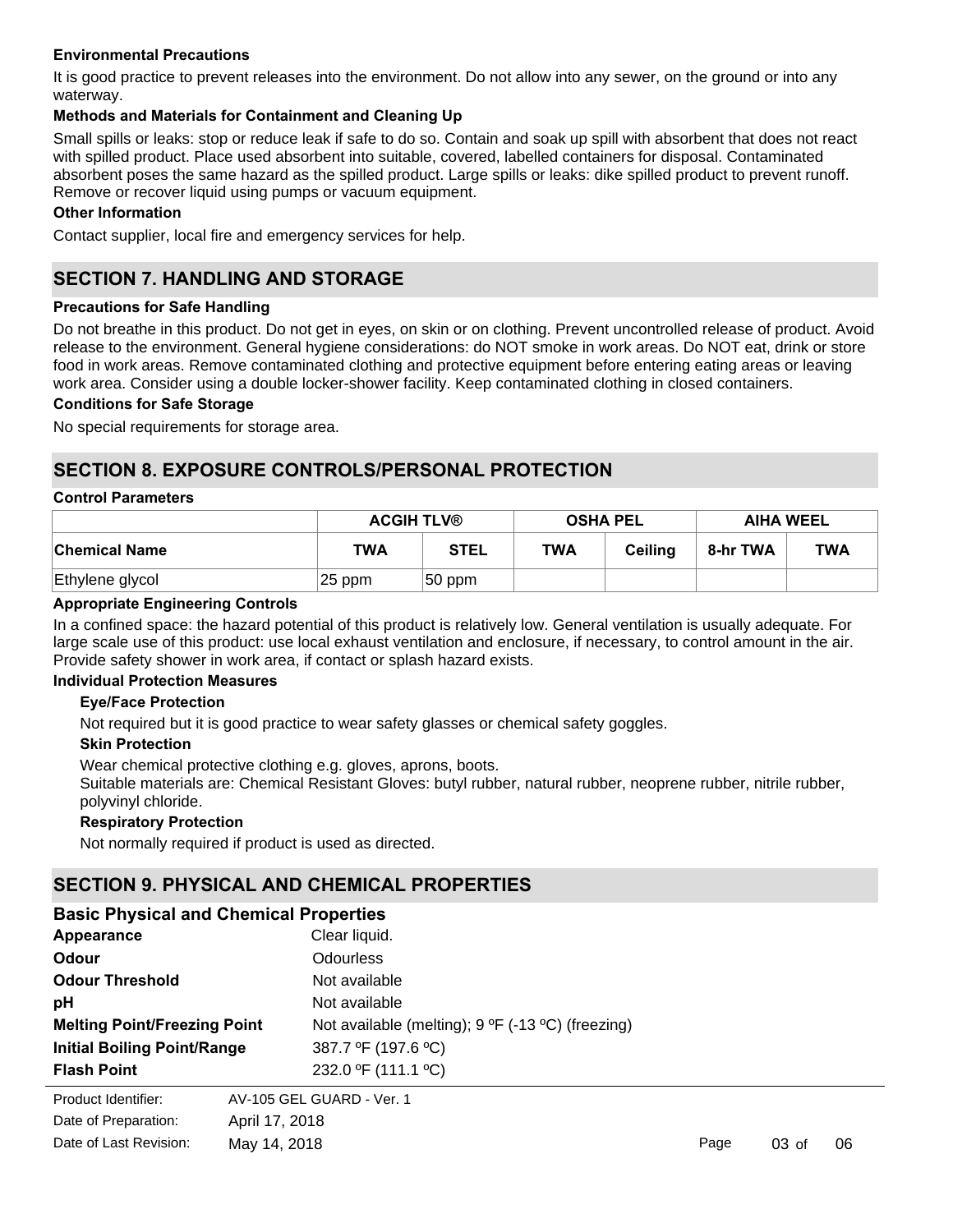| <b>Evaporation Rate</b>                                      | Not available                                                                                  |
|--------------------------------------------------------------|------------------------------------------------------------------------------------------------|
| Flammability (solid, gas)                                    | Not available                                                                                  |
| <b>Upper/Lower Flammability or</b><br><b>Explosive Limit</b> | 21.8% (upper); 3.2% (lower)                                                                    |
| <b>Vapour Pressure</b>                                       | 0.053 mm Hg (0.007 kPa) at 68 °F (20 °C)                                                       |
| Vapour Density (air = 1)                                     | 2.14                                                                                           |
| Relative Density (water = $1$ )                              | 1.114                                                                                          |
| <b>Solubility</b>                                            | Soluble in all proportions in water; Soluble in all proportions in common organic<br>solvents. |
| <b>Partition Coefficient,</b><br>n-Octanol/Water (Log Kow)   | -1.36                                                                                          |
| <b>Auto-ignition Temperature</b>                             | 748 °F (398 °C)                                                                                |
| <b>Decomposition Temperature</b>                             | Not available                                                                                  |
| <b>Viscosity</b>                                             | 18.86 centistokes at 68 °F (20 °C) (kinematic); 21 centipoises at 68 °F (20 °C)<br>(dynamic)   |

## **SECTION 10. STABILITY AND REACTIVITY**

## **Reactivity**

Not reactive under normal conditions of use.

## **Chemical Stability**

Normally stable.

## **Possibility of Hazardous Reactions**

None known.

#### **Conditions to Avoid**

High temperatures. Temperatures above 231.8 °F (111.0 °C)

#### **Incompatible Materials**

Strong oxidizing agents (e.g. perchloric acid), strong bases (e.g. sodium hydroxide), strong acids (e.g. hydrochloric acid).

## Not corrosive to metals.

## **Hazardous Decomposition Products**

Very toxic carbon monoxide, carbon dioxide.

## **SECTION 11. TOXICOLOGICAL INFORMATION**

#### **Likely Routes of Exposure**

Ingestion.

#### **Acute Toxicity**

| <b>Chemical Name</b> | <b>LC50</b>                                                   | $ LD50$ (oral)          | LD50 (dermal)       |
|----------------------|---------------------------------------------------------------|-------------------------|---------------------|
| Ethylene glycol      | $\frac{1}{2}$ 2725 mg/m3 (rat) (4-hour<br>exposure) (aerosol) | 4000 mg/kg (female rat) | 9530 mg/kg (rabbit) |

## **Skin Corrosion/Irritation**

Animal tests show very mild irritation.

## **Serious Eye Damage/Irritation**

Animal tests show very mild irritation.

## **STOT (Specific Target Organ Toxicity) - Single Exposure**

## **Inhalation**

No information was located.

**Product Identifier:** Date of Preparation: April 17, 2018 AV-105 GEL GUARD - Ver. 1 Date of Last Revision: May 14, 2018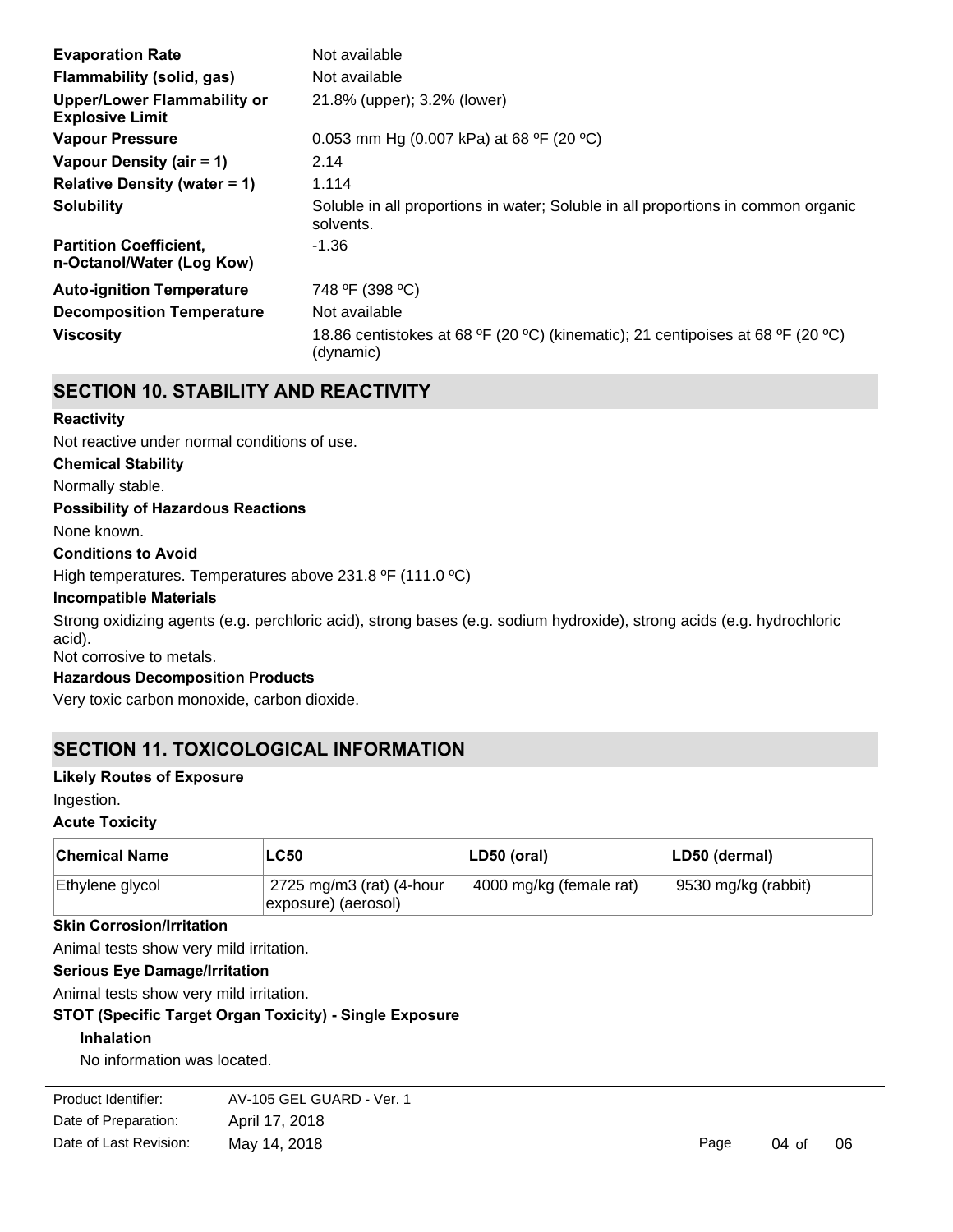## **Skin Absorption**

No information was located.

**Ingestion**

Toxic, can cause death based on animal tests.

**Aspiration Hazard**

No information was located.

## **STOT (Specific Target Organ Toxicity) - Repeated Exposure**

Toxic. Causes severe effects (serious permanent impairment or life-threatening) based on animal studies.

## **Respiratory and/or Skin Sensitization**

No information was located.

### **Carcinogenicity**

No information was located.

## **Reproductive Toxicity**

## **Development of Offspring**

No information was located.

- **Sexual Function and Fertility**
- No information was located.

## **Effects on or via Lactation**

No information was located.

## **Germ Cell Mutagenicity**

No information was located.

## **Interactive Effects**

No information was located.

## **SECTION 12. ECOLOGICAL INFORMATION**

### **Ecotoxicity**

No information was located.

## **Acute Aquatic Toxicity**

| <b>Chemical Name</b> | ∣LC50 Fish                                                 | <b>IEC50 Crustacea</b>                        | <b>ErC50 Aquatic</b><br><b>Plants</b> | ErC50 Algae |
|----------------------|------------------------------------------------------------|-----------------------------------------------|---------------------------------------|-------------|
| Ethylene glycol      | 54700 mg/L<br>(Pimephales<br>promelas (fathead<br>minnow)) | 41000 mg/L<br>CDaphnia magna<br>(water flea)) |                                       |             |

## **Persistence and Degradability**

No information was located.

**Bioaccumulative Potential**

## No information was located.

**Mobility in Soil**

No information was located.

## **Other Adverse Effects**

There is no information available.

## **SECTION 13. DISPOSAL CONSIDERATIONS**

## **Disposal Methods**

Recycle and reuse product, if possible. Dispose of contents and container in accordance with local, regional, national and international regulations. Treat waste in an approved waste disposal facility.

| Product Identifier:    | AV-105 GEL GUARD - Ver. 1 |
|------------------------|---------------------------|
| Date of Preparation:   | April 17, 2018            |
| Date of Last Revision: | May 14, 2018              |